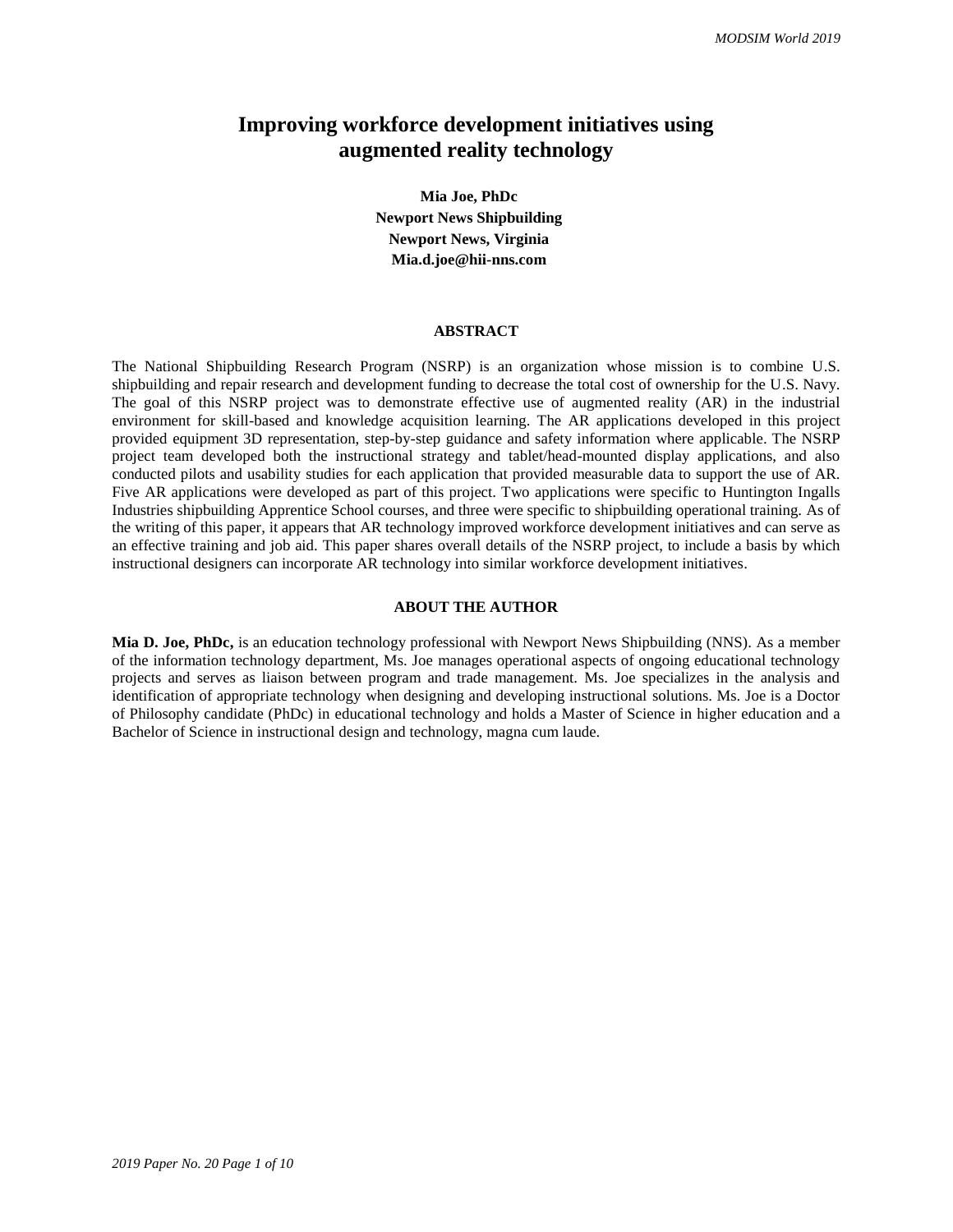# **Improving workforce development initiatives using augmented reality technology**

**Mia Joe, PhDc Newport News Shipbuilding Newport News, Virginia Mia.joe@hii-nns.com**

### **INTRODUCTION**

The National Shipbuilding Research Program (NSRP) is an organization whose mission is to combine U.S. shipbuilding and repair research and development funding to decrease the total cost of ownership for the U.S. Navy (National Shipbuilding Research Program, 2019). The goal of this NSRP project was to demonstrate effective use of augmented reality (AR) in the industrial environment for skill-based and knowledge-acquisition learning.

The NSRP project team developed both the instructional design, learning activities and tablet/head-mounted display AR applications, and also conducted pilots/usability studies that provided measurable data to support the use of AR. Five AR applications were developed as part of this project. Two applications were specific to Huntington Ingalls Industries' shipbuilding Apprentice School courses, and three were specific to shipbuilding operational training. All AR applications combined, real and virtual, were interactive in real time, and registered in a 3D virtual environment. Learning activities for all applications were aligned with each learning objective and segmented into immersion, interaction and engagement categories. This paper shares overall details of the NSRP project to include a basis by which instructional designers can incorporate AR technology into similar workforce development initiatives.

### **AUGMENTED REALITY INSTRUCTIONAL DESIGN**

AR transposes virtual images over reality. When tested on manual assembly tasks, previous research indicates that AR can be helpful by increasing assembly time, resulting in fewer errors and mental workload (Hou, Wang, & Truijens, 2015). The researchers concluded that AR decreased labor by 50% (Hou, Wang, & Truijens, 2015). This high percentage clearly justifies the motivation toward using AR technology but does not speak to how the technology should be designed to enrich learning. The project team focused on containing three basic features and categories, as well as ensuring that learning activities were appropriately aligned to learning objectives.

The objective of the AR applications were to improve learning through the use of AR technology. Each application contained three basic AR features (Azuma, 1997):

- AR combines real and virtual.
- AR is interactive in real time.
- AR is registered in 3D environment.

Research tells us that AR is an effective cognitive tool for learning when applications are generalized into three categories (Trindade, Fiolhais, & Almeida, 2002):

- 1. Immersion visualized as intangible to the real world, enabling learners to experience educational elements within a transposed virtual environment.
- 2. Interaction learners are no longer passive observers but instead serve as active demonstrators who experience objects within a virtual environment.
- 3. Engagement learners can independently control elements within virtual environment.

Learning activities were aligned with each learning objective and segmented into immersion, interaction and engagement categories. The instructional strategy included three characteristics for each AR application: (1) the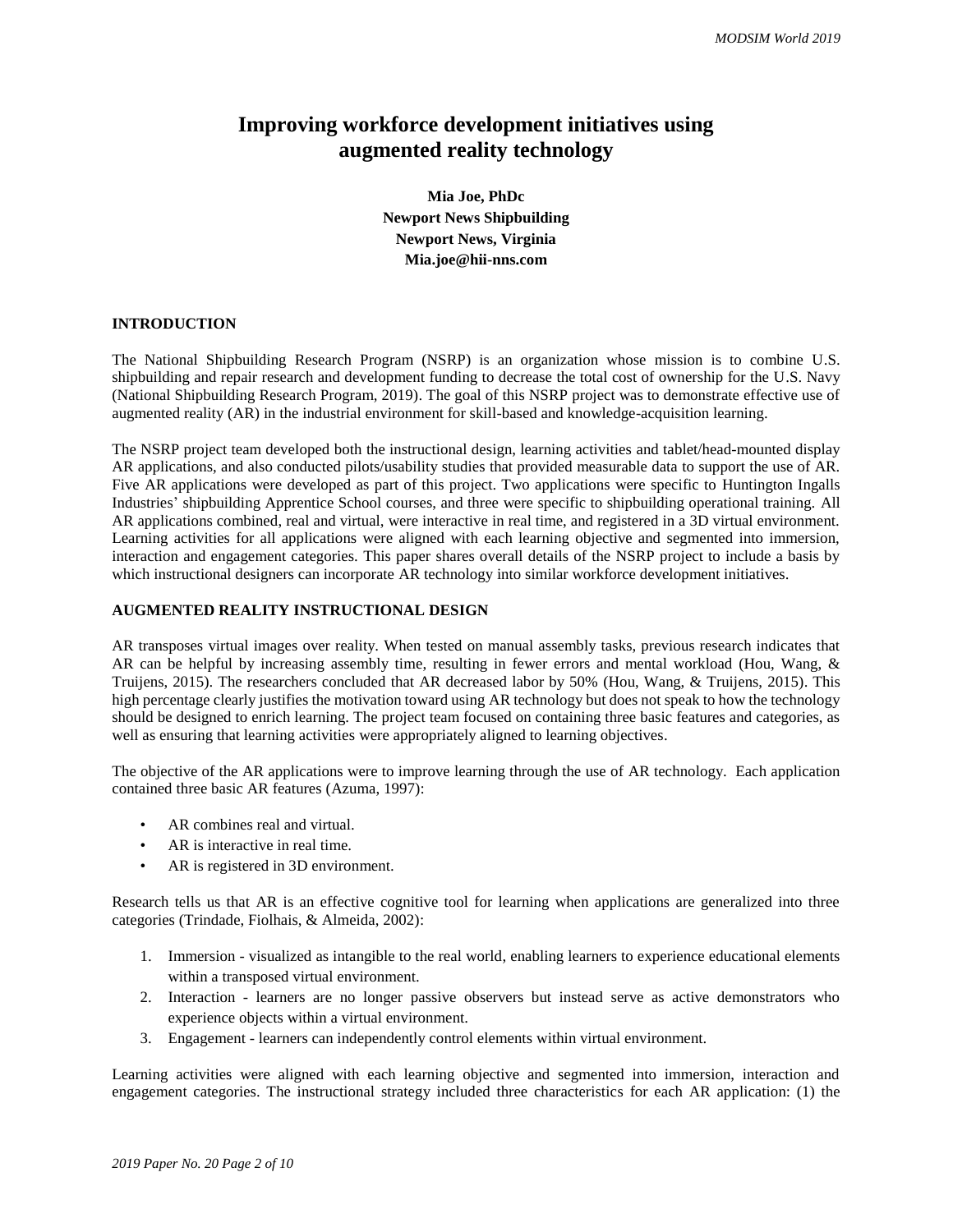application enabled and then challenged the student, (2) allowed for a game-based philosophy when logical, and (3) displayed a virtual environment that could not be visualized in the real world (Dunleavy, 2014).

Table 2 identifies additional instructional design strategies based on a few of Gagné's (1992) events of instruction.

| <b>Instructional Design</b>                | <b>Reasoning</b>                                                                                                                                                                                          |  |
|--------------------------------------------|-----------------------------------------------------------------------------------------------------------------------------------------------------------------------------------------------------------|--|
| <b>Strategy</b>                            |                                                                                                                                                                                                           |  |
| <b>Inform objectives</b>                   | Students were able to use objectives as a point of reference by which to gauge success.<br>The instructor identified objectives before the student began the AR-assisted task.                            |  |
| <b>Present Content</b>                     | All demonstrations included detailed explanations to provide more comprehensive<br>instruction. Students had the choice to view a video demonstration as guidance<br>toward task completion when logical. |  |
| <b>Learning Guidance</b>                   | Applications contained various instructional prompts to help the student successfully<br>complete the AR-assisted task.                                                                                   |  |
| <b>Elicit performance</b>                  | Students had an opportunity to practice newly learned skills through AR-guided<br>interaction when logical.                                                                                               |  |
| <b>Technology-based</b><br><b>Delivery</b> | Performance was enhanced through the use of AR-based guidance.                                                                                                                                            |  |
| <b>Enhance retention and</b>               | Students performed newly learned skills/knowledge in a virtual environment.                                                                                                                               |  |
| transfer to the job                        |                                                                                                                                                                                                           |  |
| <b>Reduce Cognitive</b>                    | Learners were allowed interactivity by having the choice to acquire more information                                                                                                                      |  |
| Load                                       | on specific topics.                                                                                                                                                                                       |  |

|  |  | Table 1: Additional instructional design strategies |  |  |
|--|--|-----------------------------------------------------|--|--|
|--|--|-----------------------------------------------------|--|--|

## **Instructional Design Theories**

The primary instructional design theory of these AR applications will be based on a constructivist philosophy of learning. Constructivism assumes that students create meaning of what is being learned by constructing new information built on previous knowledge (Delello, McWhorter, & Camp, 2015). The constructivist theory is specific to the context in which learning occurs (Duffy & Jonassen, 1991), and that learning is only achieved by completing meaningful learning activities (Brown, Collins, & Duguid, 1989). Constructivist theory assumes the learner is clearly aware of the required learning objectives and activities (White & Safadel, 2016).

Situated learning theory will serve as a secondary theory in that it speaks to the context in which learning occurs (Brown, Collins, & Duguid, 1989). In addition, situated learning assumes that the learner is actively engaged in their own learning by tapping knowledge gained in an authentic environment (Clarkson, 2014). Learning will be situated through the use of AR that will be transposed over the student's "authentic environment." As previously mentioned, AR has two elements of realism by being displayed in "real time" and transposed over the "real world." (Azuma, 1997)

Table 2 identifies the AR application, learning objectives and target audience for each application.

## **Table 2.AR applications and learning objectives**

| <b>AR</b>          | <b>Learning Objectives</b>                                            | <b>Target Audiences</b>  |
|--------------------|-----------------------------------------------------------------------|--------------------------|
| <b>Application</b> |                                                                       |                          |
| #1: Solid          | Upon successful completion of this application, learners will be able | The target audience will |
| <b>State and</b>   | to:                                                                   | consist of:              |
| <b>Devices</b>     | • Demonstrate how to build a circuit                                  |                          |
|                    | • Demonstrate how to supply power from an adjustable source           | • New Apprentice School  |
|                    | • Demonstrate how to measure voltages                                 | students,                |
|                    | • Demonstrate how to "break a circuit" and measure currents.          | • Newly hired and/or     |
|                    |                                                                       | existing inexperienced   |
|                    |                                                                       | shipbuilding, and        |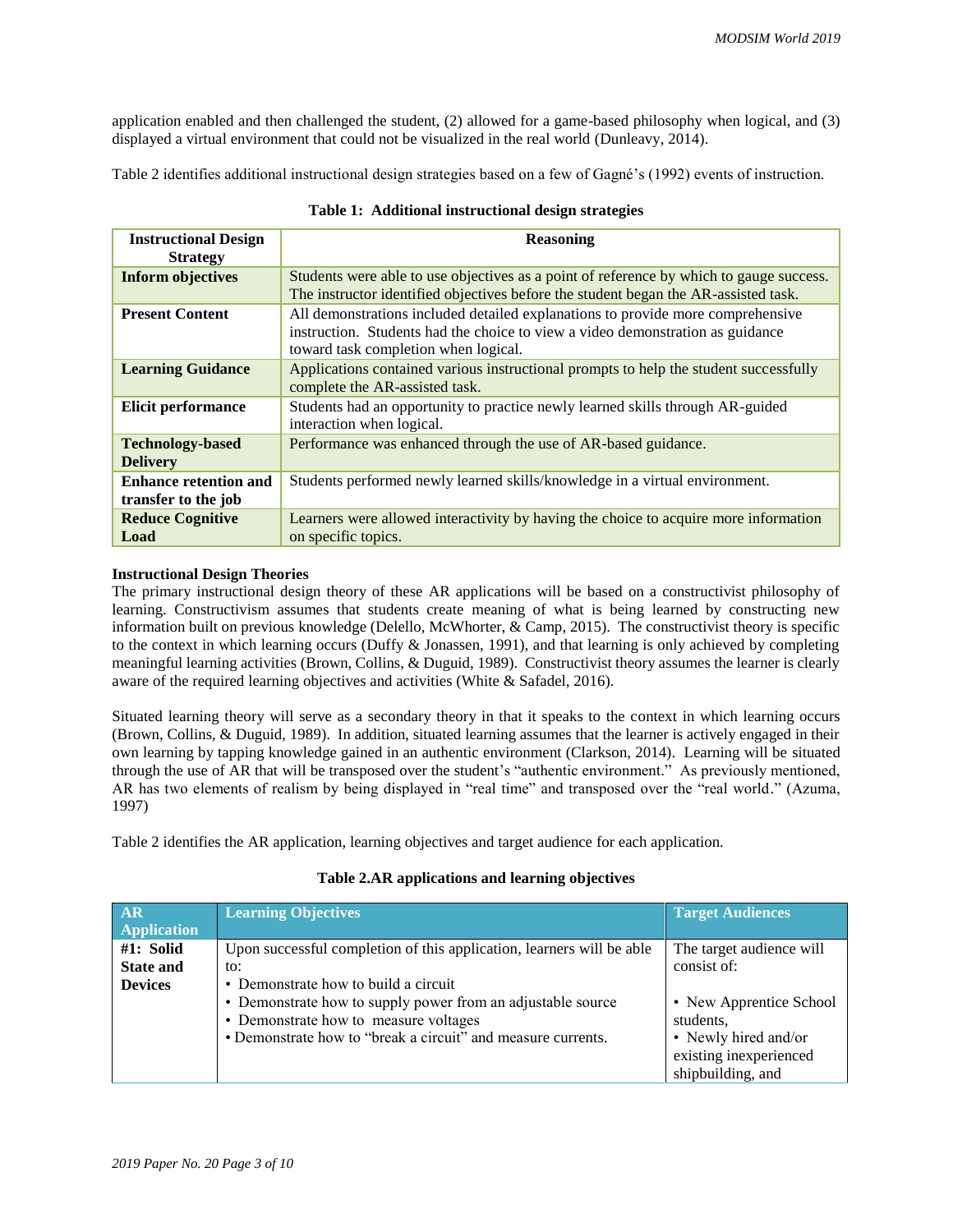| <b>AR</b><br><b>Application</b>                   | <b>Learning Objectives</b>                                                                                                                                                                                                                                                                                                                                                                                                                                                                                                                                                                                                                                                                                                                                                                                                                                       | <b>Target Audiences</b>                                                                                                                                                                           |
|---------------------------------------------------|------------------------------------------------------------------------------------------------------------------------------------------------------------------------------------------------------------------------------------------------------------------------------------------------------------------------------------------------------------------------------------------------------------------------------------------------------------------------------------------------------------------------------------------------------------------------------------------------------------------------------------------------------------------------------------------------------------------------------------------------------------------------------------------------------------------------------------------------------------------|---------------------------------------------------------------------------------------------------------------------------------------------------------------------------------------------------|
|                                                   |                                                                                                                                                                                                                                                                                                                                                                                                                                                                                                                                                                                                                                                                                                                                                                                                                                                                  | • Repair tradespeople who<br>will have electrical job<br>requirements.                                                                                                                            |
| #2: Absence<br>of Voltage<br>(AOV)                | Upon successful completion of this application, learners will be able<br>to:<br>• Verify the tag(s) is hung in accordance with the tag(s) called out<br>on work permit, work authorization, tag-out, red tag log and confirm<br>the device position as stated on tag.<br>• Verify name plate data on equipment to be checked.<br>• Confirm that the multimeter is properly calibrated.<br>• Visually inspect meter for any damage (including leads).<br>• Establish a ground with less than 10 ohms resistance to the ship's<br>hull.<br>• Check all connections to ground reference point for voltage.<br>Check phase-to-phase if applicable. (A/C).<br>• Check all connections to ground reference point for voltage.<br>Check all circuits negative to positive (D/C).<br>• Identify appropriate actions when presented with various electrical<br>anomalies. | The target audience for<br>this recertification are<br>certified electricians and<br>engineers who are<br>responsible for either<br>performing or observing<br>AOV duties.                        |
| #3: Aerial<br>Lift<br>Operator<br><b>Training</b> | Upon successful completion of this application, learners will be able<br>to:<br>• Identify aerial lift safety/ODCL requirements<br>• Demonstrate requirements for operating an aerial lift<br>• Demonstrate correct actions for aerial lift shutdown, and<br>breakdown/accident reporting.                                                                                                                                                                                                                                                                                                                                                                                                                                                                                                                                                                       | The target audience will<br>consist of:<br>• Newly hired<br>shipbuilding JLG<br>operators, and<br>• Existing JLG operators<br>who are scheduled for<br>requalification.                           |
| #4: Flange<br>Make-up                             | Upon successful completion of this application, learners will be able<br>to:<br>• Identify flange types<br>• Demonstrate the proper process of flange joint assembly<br>• Demonstrate the process of applying torque to threaded fasteners.                                                                                                                                                                                                                                                                                                                                                                                                                                                                                                                                                                                                                      | The target audience will<br>consist of:<br>• Newly hired<br>shipbuilding machinists,<br>and<br>• Existing trade-specific<br>workforce<br>transitioning/cross-<br>training for flange make-<br>up. |
| #5: Ship<br>Construction                          | Upon successful completion of using this application, learners will<br>be able to:<br>• Define basic ship structure terminology<br>• Identify major structural hull components                                                                                                                                                                                                                                                                                                                                                                                                                                                                                                                                                                                                                                                                                   | The target audience will<br>consist of:<br>• Shipbuilding<br>apprentices, and<br>• Newly hired<br>shipbuilding employees                                                                          |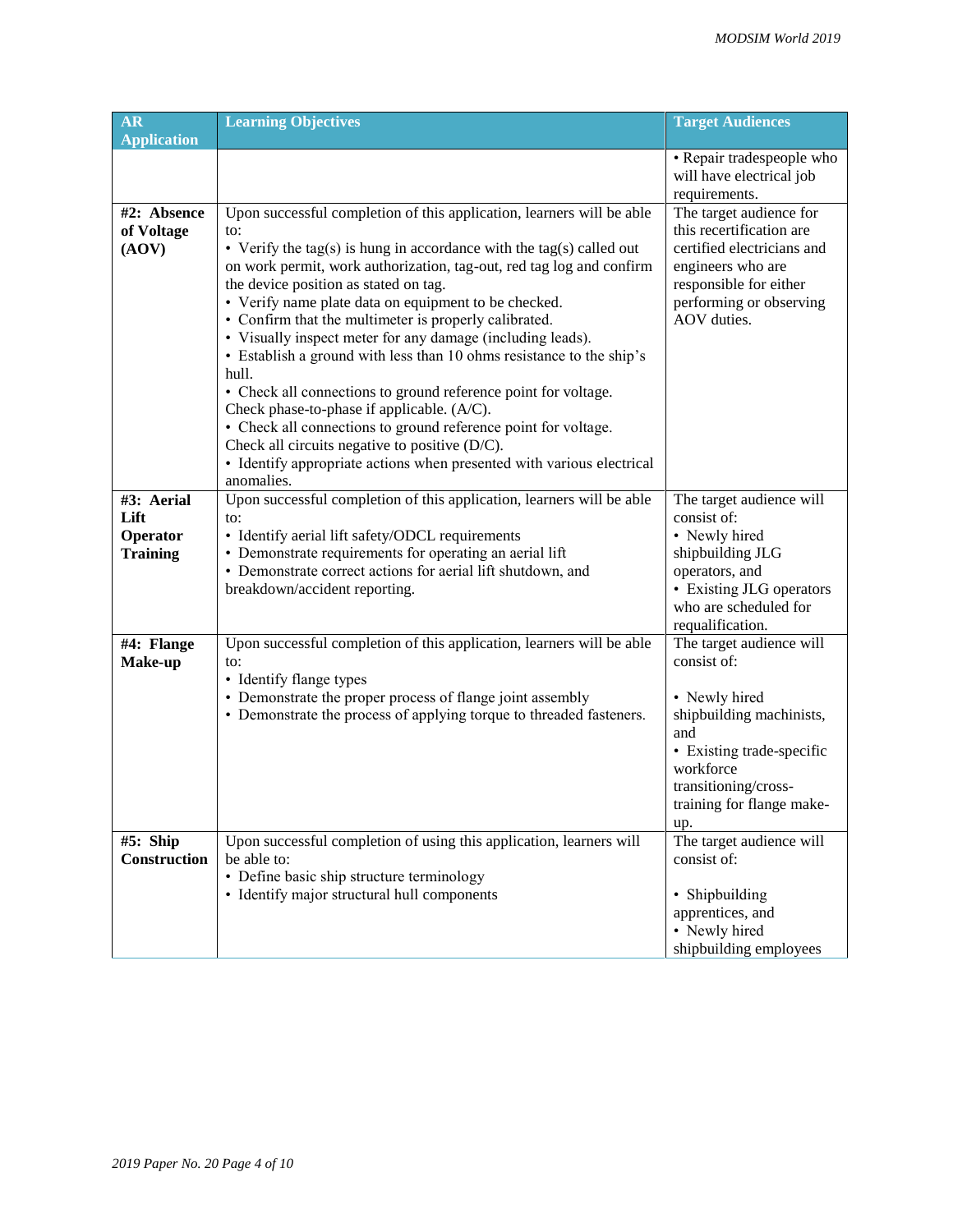

### **APPLICATION ONE**

Electricians master the techniques involved in the layout, installation, hookup and testing of every electrical system aboard ship. As today's modern warship becomes more dependent on its technological infrastructure, the skill and expertise of electricians tasked with its construction is of vital importance. The target curriculum and associated courses for this application were specifically for marine electricians and Basic Electrical Theory apprentices. According to grade metrics from the Solid State Device and Circuit course, electrical apprentices received overall grades no higher than 75. Labs six and seven of the course were identified by instructors as being particularly troublesome for students. These lab exercises focused on building and breaking specific circuits with minimal guidance

and testing. As these labs were considered foundational to the overall understanding of electrical theory, student comprehension during this point of learning was critical to building knowledge in the discipline. The AR application transposed instructional step-by-step guidance directly over the electrical training board to aid the learner while completing the lab exercises.

The learning objectives for this AR application were:

- Demonstrate how to build a circuit
- Demonstrate how to supply power from an adjustable source
- Demonstrate how to measure voltages
- Demonstrate how to "break a circuit" and measure currents**.**

The target audience for this AR application consisted of:

- New Apprentice School students,
- Newly hired and/or existing inexperienced shipbuilding, and
- Repair tradespeople who will have electrical job requirements.

The intention of this AR training application was to supplement existing training material, improve corresponding chapter test scores, decrease student time to complete both labs and increase student engagement. Based on research, a SUS score above 68 would be considered above average and anything below 68 is below average (Brooke, 2006). The system usability scale (SUS) baseline usability score for this application was 83.75 and final usability score was 85.8, showing a 2.05 increase in usability.

The AR application was piloted with actual apprentices who were currently enrolled in the course while completing labs six and seven. As previously mentioned, according to grade metrics from the Solid State Device and Circuit course, electrical apprentices received overall grades no higher than 75. When comparing pilot participant overall AR-assisted grades, 50% scored higher than a score of 75. Pilot test scores, usability results, instructor and student feedback suggests that the AR application did enhance learning.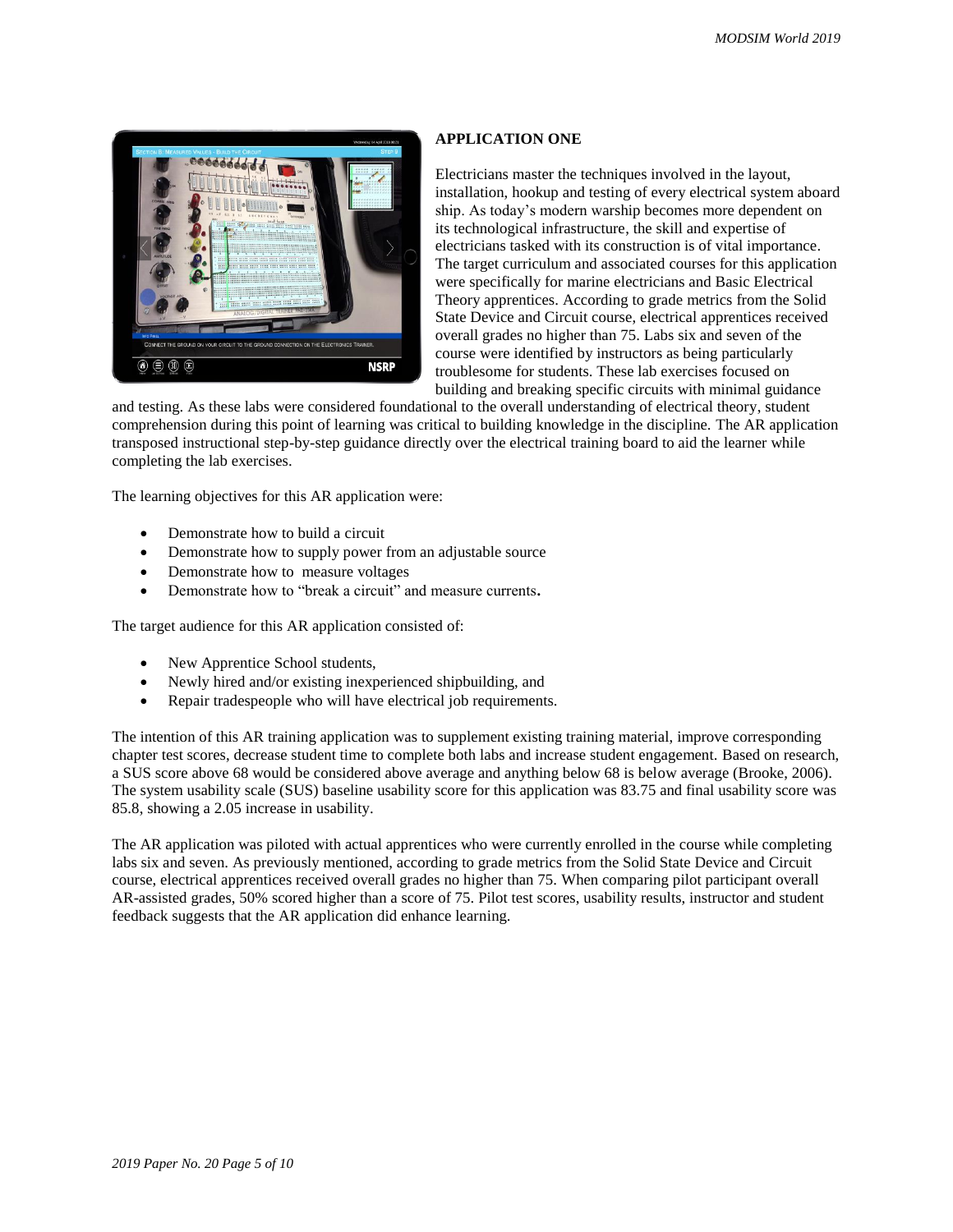

### **APPLICATION TWO**

The project team performed a gap analysis and identified consistent performance problems regarding Absence of Voltage (AOV) recertification. The analysis included discussion with both the electrical and training delivery organizations.

The electrical team shared that initial AOV qualification is received by the shipbuilder after successfully completing an introductory AOV training course. The qualification expires after two years, at which time the shipbuilder is required to complete a recertification "practical." The recertification process required the shipbuilder to complete a standard 10-step procedure-based process that was observed/graded by a certified instructor. If the shipbuilder missed one step while

performing the procedure, their certification was revoked and they were required to attend the initial training course. Prior to attending the recertification, the shipbuilder's foreman reviewed and discussed the AOV steps, watched and reviewed an AOV process video and administered a refresher questionnaire with the shipbuilder. Unfortunately, this effort did not result in a significant impact toward performance improvement. When considering the high "unsuccessful" rate (26%) for recertification, the electrical team indicated that the AOV process was often an infrequently used procedure during the shipbuilder's two-year qualification period.

The overall AOV process was also complicated by the wide variety of shipboard components used to determine absence of voltage. The electrical team indicated that selecting two frequently used components could serve as an initial application. Users would be presented with menu options to select one of two components (Power Panel and Distribution Box). Simplistic component representations (to accommodate varied component models) could be used as the AR target. The user would then be guided via AR technology while at the same time presented with the 10 step procedure. As the AOV recertification was infrequently performed by electrical personnel, this AR application would also serve as a pre-certification refresher that is administered on a routine basis.

The training delivery organization shared with the project team that an instructor teaches the initial AOV qualification course and administers the AOV recertification process. The delivery organization indicated that a large portion of the workforce did not understand AOV theory and were unable to determine the correct steps required on specific electrical components. Therefore, a job aid that provided theory-based guidance would be beneficial toward improving workforce development. The instructor walks the tradesperson through the 10-step process prior to recertification, but the information was often forgotten before the actual practical, which occurred immediately after the refresher session. An AR job aid would serve as a refresher at any point in time to refresh the step-by-step process, as well as allow for repetitive drilling to aid knowledge retention.

The intention of this AR application was to improve AOV recertification performance, improve AOV knowledge retention and increase task engagement. The SUS baseline usability score for this application was 80.75 and final usability score was 71.25, showing a 9.5 decrease in usability. The decrease in usability may have been attributable to the difference between baseline and final usability participants, as it relates to the experience level with AR. When asked to rate their experience level with AR, baseline participants reported an average of 1.6 while final usability participants reported an average of 1.5 on a scale of one to five; one being no experience and five being an expert.

A pilot was conducted using shipbuilders who were scheduled for recertification. These shipbuilders completed the recertification as previously administered, except the refresher involved use of the AR application. The resulting pass rate increased from 74% to 100%, which indicates that AR did improve workforce development.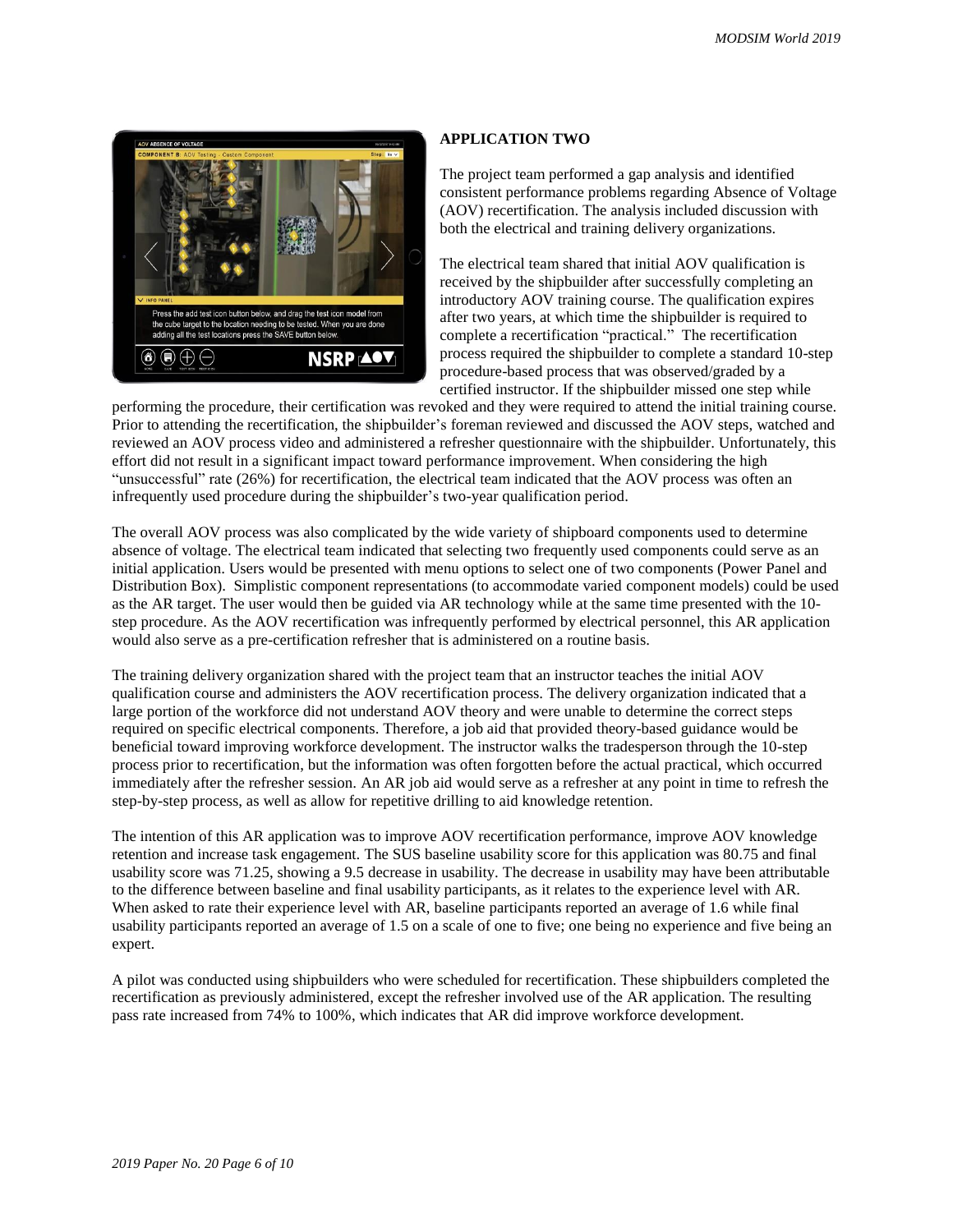

## **APPLICATION THREE**

JLG Industries is a designer and manufacturer of equipment that can safely and quickly lift workers in the air to perform construction and maintenance functions (JLG Industries, 2018). The goal of aerial lift training was to prepare new operators to begin on-the-job training (OJT) with a qualified operator. New operators learn the required steps for preparing the aerial lift for operations, including completion of the Operator's Daily Checklist (ODCL), safety precautions during operations, and steps for shutting down and securing the equipment.

Aerial lift qualification began with a four-hour "operator's"

course, which is followed by a proctored written test. Once the operator course was successfully completed, development was continued with a 6-month OJT with a qualified operator. During the 6-month OJT, the operator was able to complete an observer-based qualification as many times as needed until qualification was achieved. The initial qualification expired after three years, at which time the operator was required to complete the requalification process. The requalification process included the following:

- A requalification requirement notification was sent to the foreman two weeks before the month requalification was needed.
- The foreman contacted the qualifying department to schedule the requalification.
- During requalification, the qualifier observed and documented the operator's actions. (The typical requalification could take up to two hours.)
- If the operator was unsuccessful with any one task listed on the ODCL, the operator's qualification was revoked.
- If the operator's qualification was revoked, they were required to remediate back to initial aerial lift operator training, and successfully complete the written test as well as the six-month OJT to attain requalification.

In addition to qualification requirements, aerial lift operators were also required to complete an ODCL before physically operating the aerial lift. The checklist began with a pre-operational check (e.g. operating fluids), then operational checks from the ground, and finally operational checks from platform controls. Any unsatisfactory item identified on the checklist was to be reported to the supervisor immediately, and if it was a safety item, the machine would be declared inoperable pending further investigation.

The project team performed a gap analysis and identified consistent performance problems regarding requalification. The analysis included discussion with aerial lift operators and internal training delivery departments. A customized learning management system report revealed a 68% "unsuccessful" requalification rate of completion.

Using a game-based methodology, the intention of this AR application was to serve as a training and job performance aid that would familiarize new aerial lift operators with operational components of aerial lift equipment and refresh existing operators before requalification. The application involved a visual representation of the control panel that simulated actual functions of the equipment. Users were provided with various tasks to accomplish and provided success/failure feedback.

The SUS baseline usability score for this application was 90 and the final usability score was 78.5, showing an 11.5 decrease in usability. The SUS decrease could be attributed to the participant's level of comfort with new technology. When asked to rate their comfort level with new technologies, baseline participants reported an average of 5 while final usability participants reported an average of 4.2 on a scale of one to five; one being "not comfortable at all" and five being "very comfortable."

A pilot was conducted using shipbuilders who were scheduled for requalification. These shipbuilders completed the requalification as previously administered except the refresher involved incorporated use of the AR application. The requalification pass rate increased from 32% to 75%, indicating that AR did improve workforce development.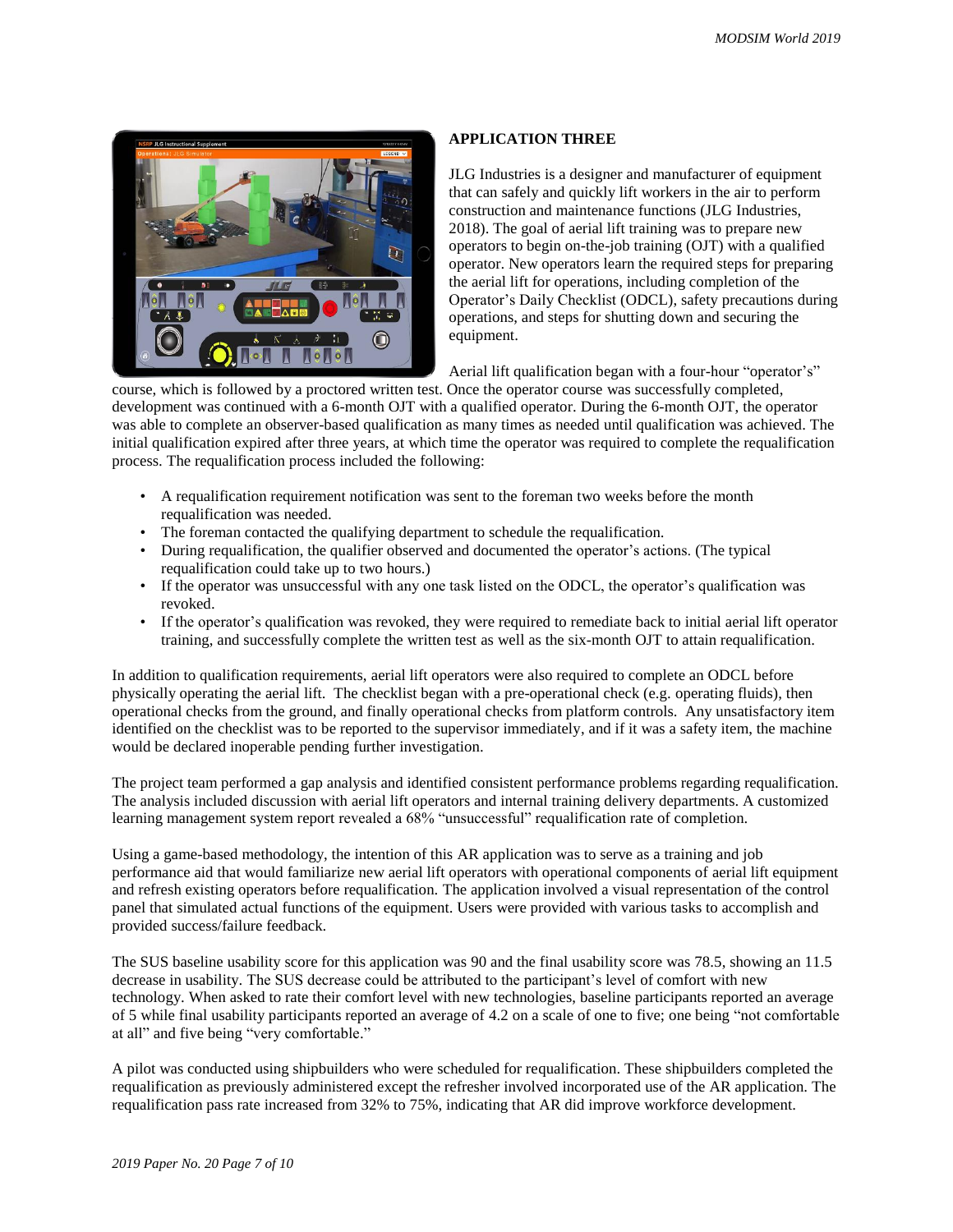

### **APPLICATION FOUR**

Flanges are used throughout a ship to mechanically join two pieces of equipment into one with the combined use of fasteners. They are installed to allow quick and easy removal of piping and equipment for access or repair. Flange make-up is one of the most demanding installations performed by outside machinists. The installation itself is not difficult, but the process contains very precise and detailed installation procedures that must be closely followed. Current flange make-up training currently involves hands-on instruction with instructor-led guidance.

Flange joints consist of two piping or ventilation flanges held

together by fasteners (nuts, bolts, studs, hex head cap screws or a combination thereof) to provide portability of sections of piping/ventilation, facilitate testing, or allow for removal of piping/ventilation components for repair or maintenance. Flanges may be individual fittings welded or brazed on one end and flanged on the other, or incorporated into the design of valves, filters, strainers, elbows, tees, etc. Flanges are typically sealed by a gasket or O-ring seal to prevent leakage. Flanged joints may also encapsulate components, such as orifice plates or spectacle flanges. Flanges may be round, square or rectangular in shape. Flange joints typically require significant access space to allow for their tightening and loosening and for removal of the fasteners themselves.

By conducting a performance analysis of outside machinists, the project team found that flange makeup is one of the most prominent quality risks. While metrics do not show internal failures occurring in the classroom, there are external failures occurring on the product line and on the deck plate. During an outside machinist's pre-hire program, the instructor indicated a first attempt 90% "unsuccessful" rate when completing the practical exam. However, students are allowed multiple attempts in the classroom until the process is performed correctly. The longer it takes the student to successfully complete the practical, the more labor cost will be attributed to training. Achieving success on the first attempt would greatly decrease the overall cost of training.

The intention of this AR application was to serves as a training aid to help students; identify flange types, demonstrate the proper process of flange joint assembly, demonstrate the process of applying torque to threaded fasteners. The AR application transposed step-by-step guidance toward assembling a flange, as well as specific notes regarding tips and tricks to accomplish the specific task. Usability and pilot results were unavailable as of the writing of this paper but will be presented to conference attendees.



## **APPLICATION FIVE**

The concept of offering ship design courses to newly hired shipyard workers and shipyard apprentices is to provide a basic understanding of naval and commercial ship engineering and operating systems. Knowledge acquired during foundational shipbuilding courses affords apprentices and new hires more opportunity to apply critical thinking skills during the performance of their specific duties. During standard ship design courses, learners are required to develop a mental model of shipboard components via print, video or computer screen. If there is a vessel nearby, learners may have the opportunity to

tour various ships, but internal ship structural components are frequently behind shipboard equipment and invisible. Learners can now view ship structure by examining a 3D virtual representation which allows them to develop a better understanding of ship design.

Understanding complex systems takes a longer period of time when the learner is left to their own imagination. Learners often lack the visualization skills to interpret abstract physical concepts (Balta, 2015). Oftentimes what is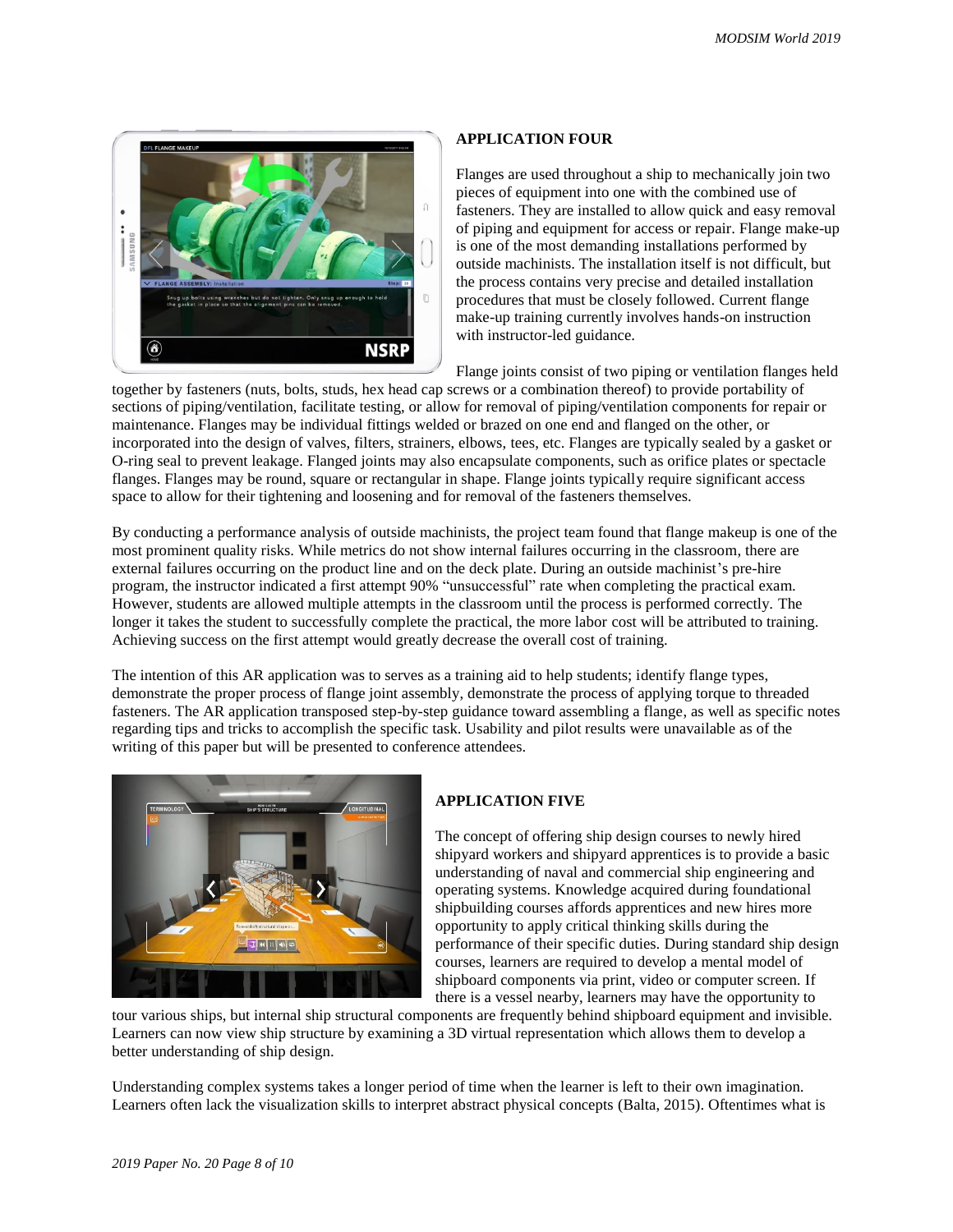needed is a means by which to virtually visualize the concept or product. The virtual holography aspects of AR allow the user to view virtually displayed 3D objects. Learning using a 3D virtual holography display will result in faster performance as opposed to learning with a 2D display (Aras, Shen, & Noor, 2014), such as print.

The Apprentice School at Newport News Shipbuilding offers a foundational Ship Construction I course that could be enhanced with AR technology. This course is focused on ship history, ship structure, ship terminology, naval information and shipyard information. AR technology could be delivered as part of "lab-like" exercises associated with various lessons within this larger course.

There are 14 lessons, two tests, quizzes, writing and homework assignments in the Ship Construction I course. The scores from these assignments serve as good historical data on which to evaluate the effectiveness of a redesigned course using AR technology. A customized report from the learning management system indicated a 8.2% course unsuccessful rate in 2018 that was higher than the 2017 3.47% unsuccessful rate. Apprentice School instructors indicated that students have a difficult time understanding ship structure.

Previous project applications made use of tablet-based technology, but this particular AR application is specific to a head-mounted display device. The justification for selecting this device solution was based on activity theory. Activity theory is specific to human activities and then realized through goal-oriented actions within certain environments (Zhu & Mitchell, 2012). Activity theory believes that learning cannot be separated from activity and the activity is mediated by learning tools (Said, et al., 2014). For example, research has found that learners have mixed motivations that are triggered and maintained through the use of technology (Jin & Zhu, 2010). New apprentices and hires will be intrigued with completing activities presented in a 3D holographic environment and will be more motivated/attentive to the information conveyed.

The intention of this AR application was to serve as a training aid to help students; define basic ship structure terminology, identify major structural hull components, identify the differences between the transverse framing, longitudinal framing, and combination/cellular framing. Usability and pilot results were unavailable as of the writing of this paper but will be presented to conference attendees.

## **CONCLUSION**

As of the writing of this paper it appears that AR improved workforce development initiatives and can serve as an effective training and job aid. Application one supplemented lab exercise information by transposing step-by-step guidance over an electrical trainer. The intention of this AR training application was to supplement existing training material, improve corresponding chapter test scores, decrease student time to complete both labs, and increase student engagement. Test scores were 50% higher than test scores from the previous semester, indicating that AR did improve workforce development. Application two served as a training aid for existing electricians with absence of voltage responsibilities. The recertification pass rate increased from 74% to 100%, indicating that AR did improve workforce development. Application three served as a training and job performance aid that will familiarize new JLG operators with operational components of JLG equipment and refresh existing JLG operators before requalification. The requalification pass rate increased from 32% to 75%, indicating that AR did improve workforce development. Application four was a training aid for flange make-up training and application five was an Apprentice School ship construction course. Usability and pilot results from applications four and five were not available as of the writing of this paper.

## **ACKNOWLEDGEMENTS**

The NSRP project team would like to acknowledge the hard work of all project members, study participants and organizational support for this effort. It takes a multidisciplinary team of individuals to complete the tasks involved with this project and, at times, the challenges seemed unsurmountable. As a team, the work was completed to the benefit of Newport News Shipbuilding and the shipbuilding industry.

## **REFERENCES**

Azuma, R. T. (1997). A survey of augmented reality. *Presence, 6(4)*, 355-385.